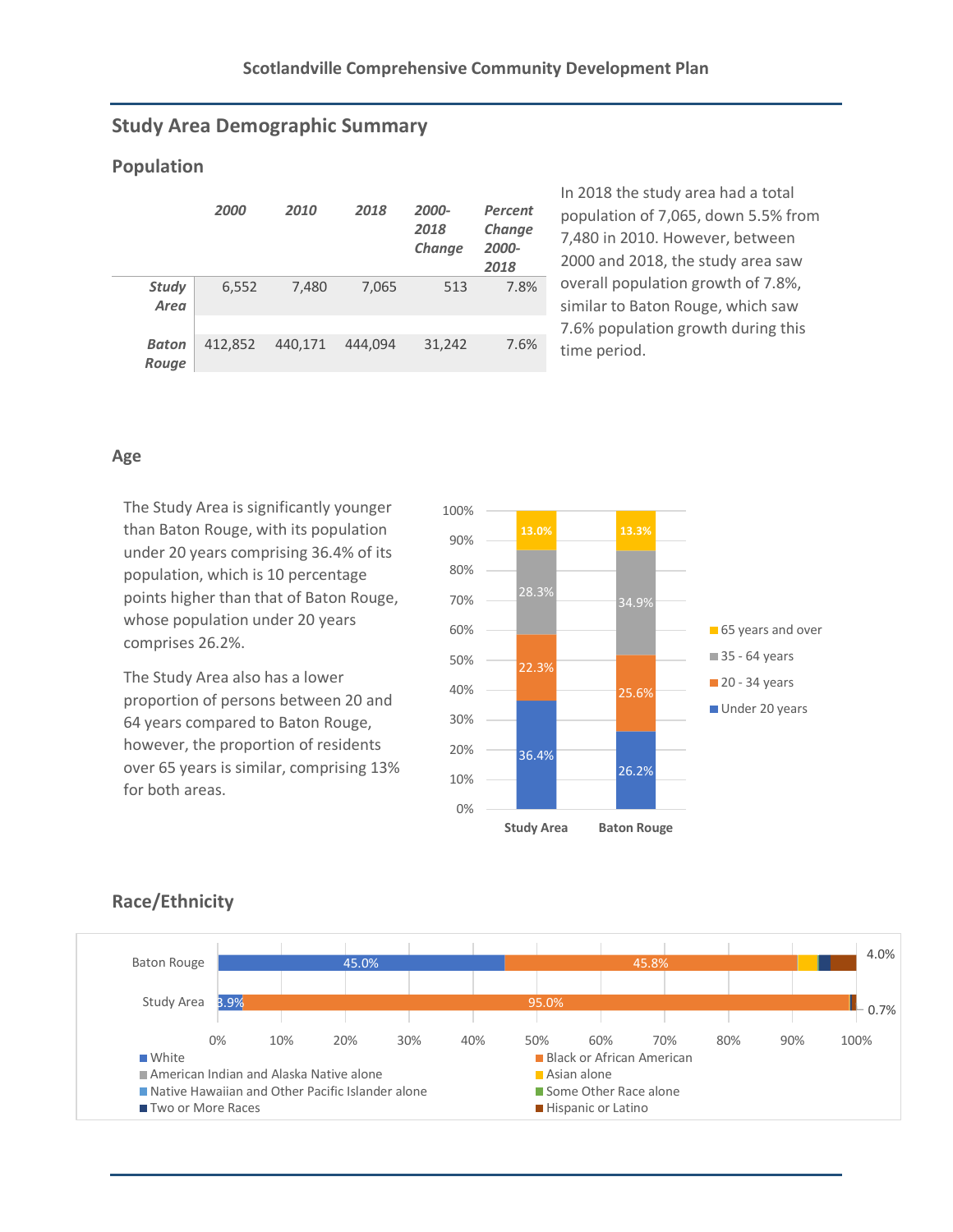The Study Area's residents are largely Black or African American (95%), while white residents represent 3.9%. These proportions significantly differ from Baton Rouge which has a fairly even split of Black or African American and white residents (45.8% and 45.0% respectively). The Study Area also has fewer percentages of Asian, Hispanic and two or more race residents than Baton Rouge but both geographies have similar percentages of Native American residents and those of some other race.



Within the Study Area, over half of households have a household income under \$30,000 and just over one in four households earn over \$60,000. In Baton Rouge, 30% of households earn below \$30,000 and 45.1% earn \$60,000 or more per year

# **Housing Mix and Tenure**

**Household Income**



Most residents in the Study Area are renters (55.6%), while 44.4% are homeowners. In Baton Rouge, 41.1% of residents rent, while 58.9% own their homes. Similar to Baton Rouge, housing in the Study Area largely consists of single family detached housing (64.4%) and multifamily housing (33.2%). Compared to Baton Rouge, there is a higher proportion of 2 to 9-unit multifamily housing in the Study Area, while Baton Rouge has a higher proportion of 10 or more-unit multifamily housing.